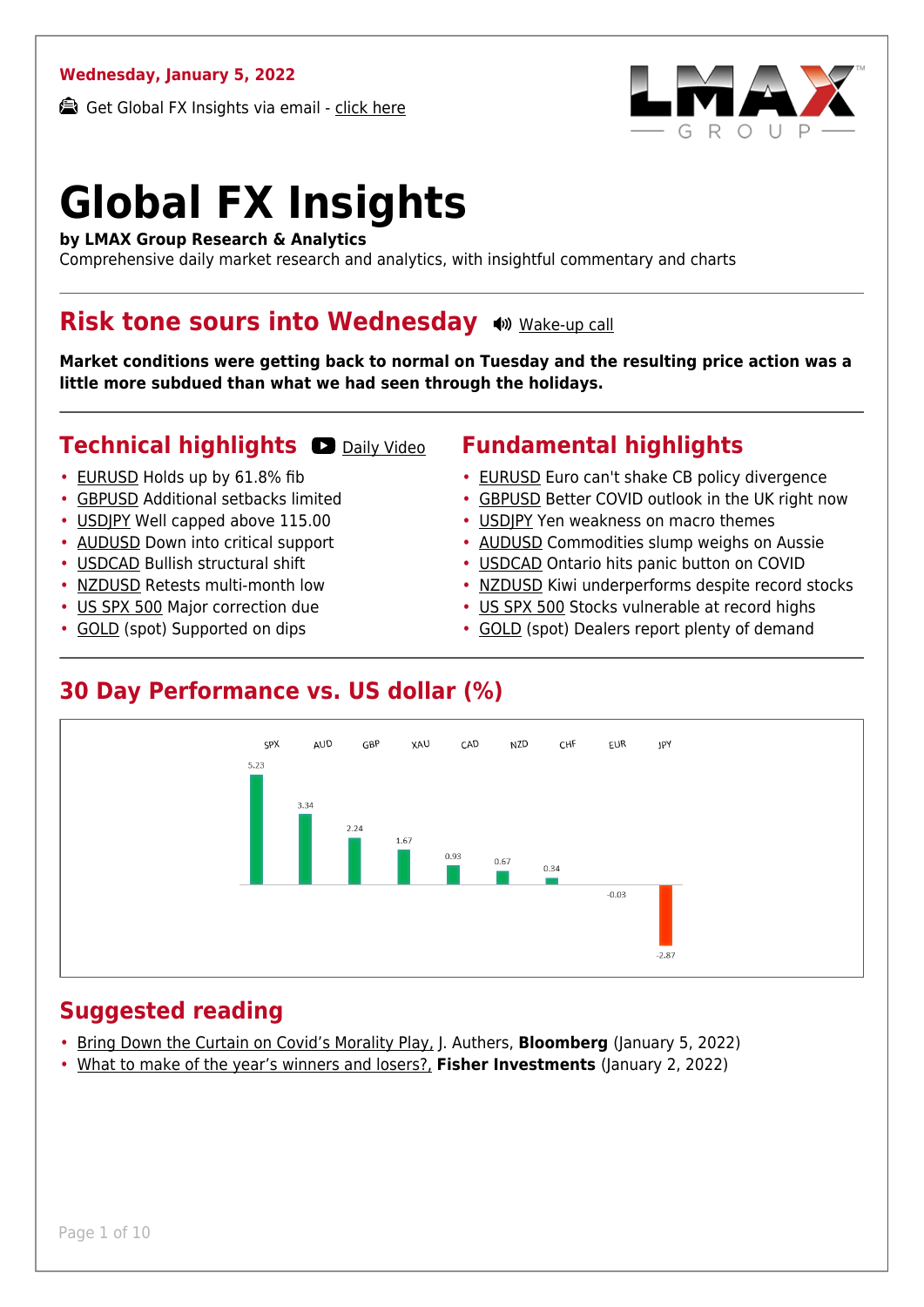#### <span id="page-1-0"></span>**EURUSD – technical overview**

**Setbacks have extended to retest the critical** 61.8% fib retrace off the 2020 low to 2021 high move. Technical studies are now tracking in extended territory on the weekly chart, warning of the need for a corrective bounce ahead. Look for the market to hold up on a weekly close basis above the 61.8% fib retrace around 1.1275. Back above 1.1465 strengthens outlook. Weekly close below 1.1275 negates.



- **R2 1.1465**  15 November high– Strong
- **R1 1.1387**  31 December high Medium
- **S1 1.1222**  15 December low Medium
- **S2 1.1186**  24 November/2021 low Strong

## <span id="page-1-1"></span>**EURUSD – fundamental overview**

**The Euro comes into 2022 under pressure** on the back of diverging central bank policy outlooks at the Fed and ECB. The ECB is seen by many as being behind the curve, while the surge in virus cases in Europe is not helping matters either. As far as today's calendar goes, we get German and Eurozone PMI reads, US ADP employment and the Fed Minutes late in the day.

## **EURUSD - Technical charts in detail**

[Watch now](https://youtu.be/P29foKX1IDw)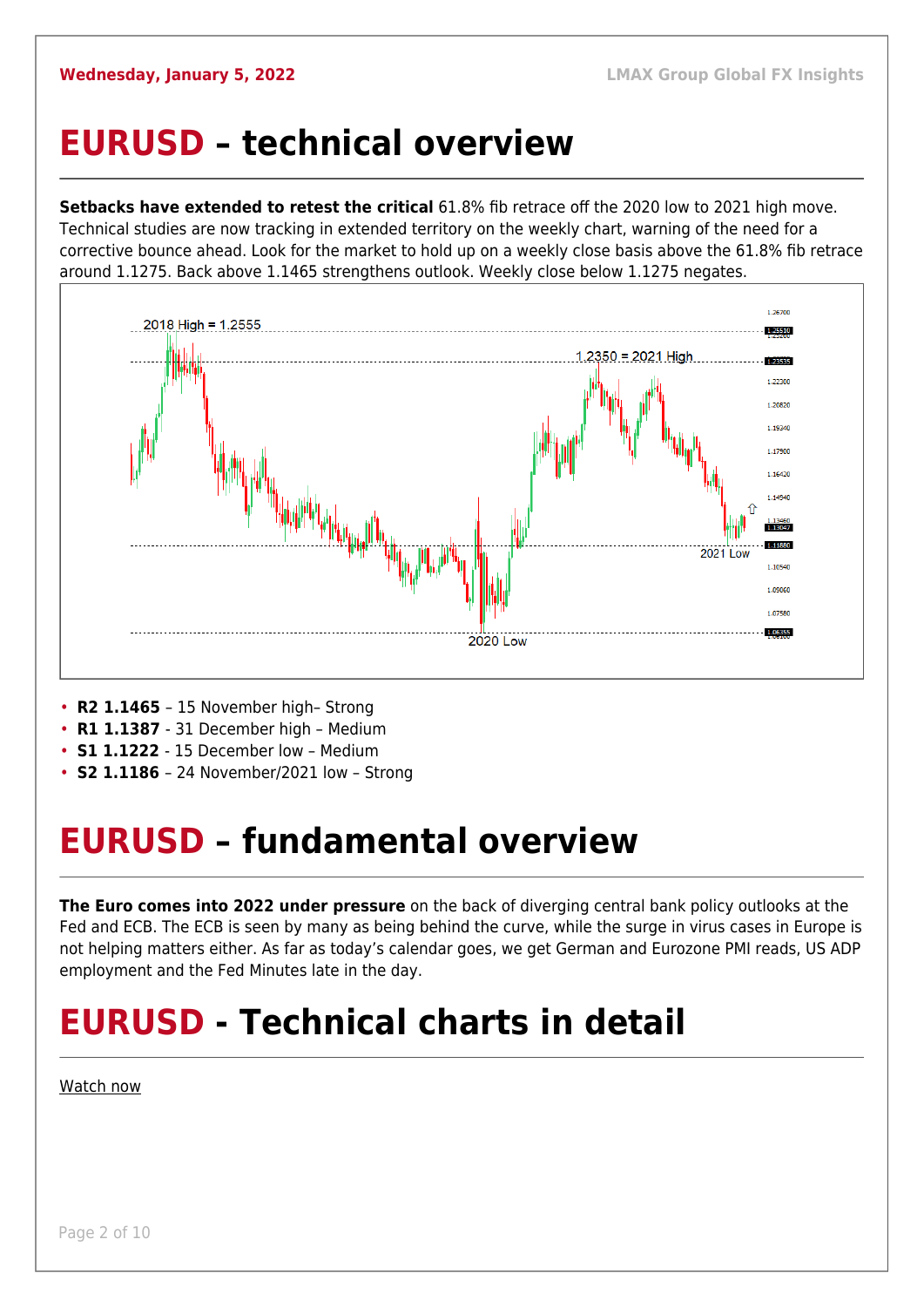#### <span id="page-2-0"></span>**GBPUSD – technical overview**

**The market is in a correction phase** in the aftermath of the run to fresh multi-month highs earlier this year. At this stage, additional setbacks should be limited to the 1.3000 area ahead of the next major upside extension towards a retest and break of critical resistance in the form of the 2018 high. Back above 1.3608 takes pressure off the downside.



- **R2 1.3608**  9 November high Strong
- **R1 1.3558**  4 January high Medium
- **S1 1.3409**  29 December low Medium
- **S2 1.3339**  23 December low Medium

#### <span id="page-2-1"></span>**GBPUSD – fundamental overview**

**The Pound has been feeling better about improved** economic data and less concerning news around the dangers of the omicron variant. This has resulted in upwardly revised BOE rate hike expectations as the market gets back to focusing on the economy and the uptick in inflation. Tuesday's economic data out of the UK was also well received. As far as today's calendar goes, we get German and Eurozone PMI reads, US ADP employment and the Fed Minutes late in the day. [Watch now](https://youtu.be/us4VlHNnfwY)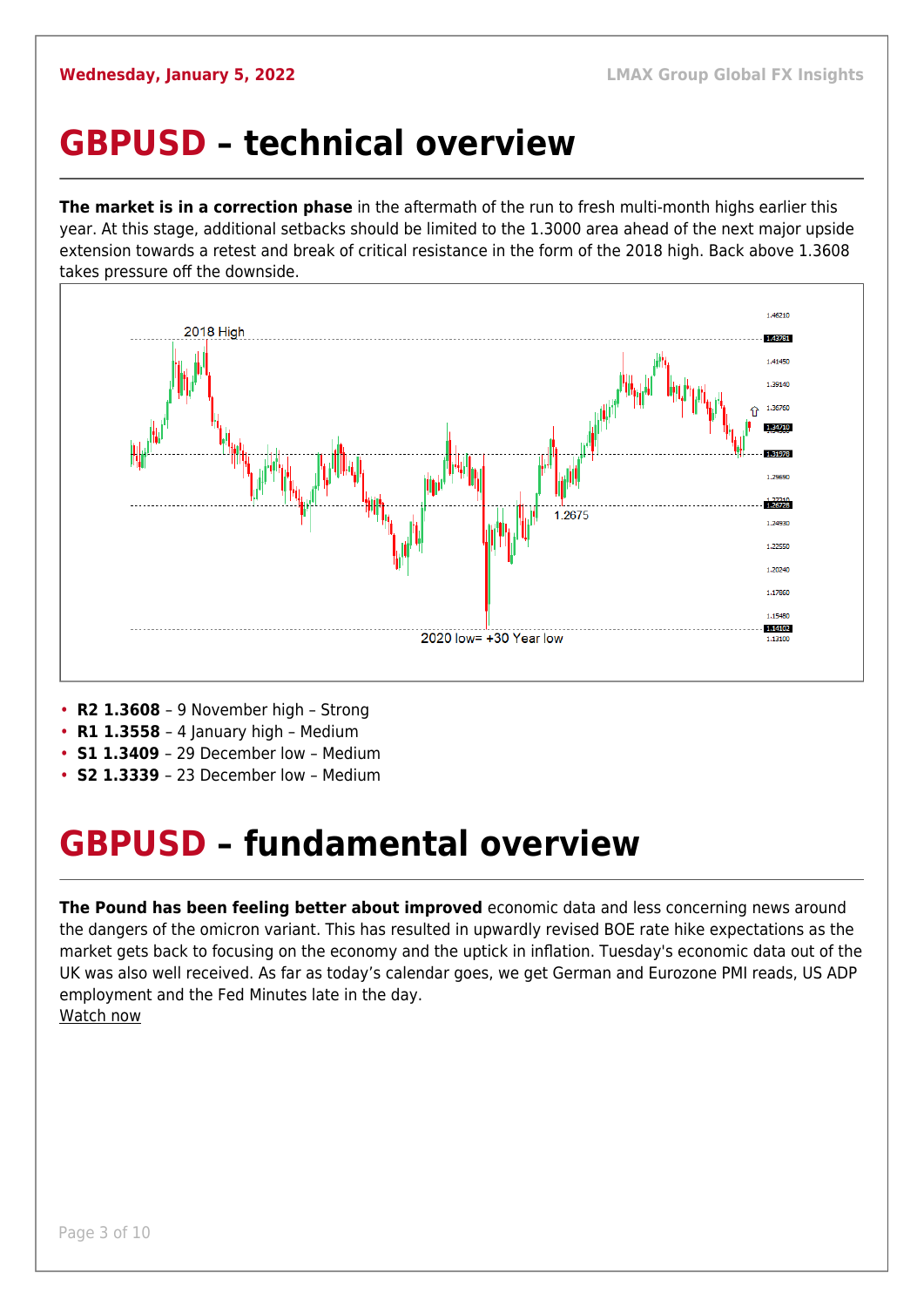## <span id="page-3-0"></span>**USDJPY – technical overview**

**The longer-term trend** is bearish despite the recent run higher. Look for additional upside to be limited, with scope for a topside failure and bearish resumption back down towards the 100.00 area. It would take a clear break back above 116.00 to negate the outlook.



- **R2 117.00**  Figure Strong
- **R1 116.36**  4 January/today/**multi-month high** Medium
- **S1 114.95**  3 January low Medium
- **S2 114.00**  Figure Strong

## <span id="page-3-1"></span>**USDJPY – fundamental overview**

**The Yen has been well offered into 2022** on flow from US Dollar demand on diverging Fed/BOJ policy, and flow from an uptick in risk appetite. The prospect of higher oil prices has also been a major strain on the Yen. As far as today's calendar goes, we get German and Eurozone PMI reads, US ADP employment and the Fed Minutes late in the day.

[Watch now](https://youtu.be/mXHJx51NYz4)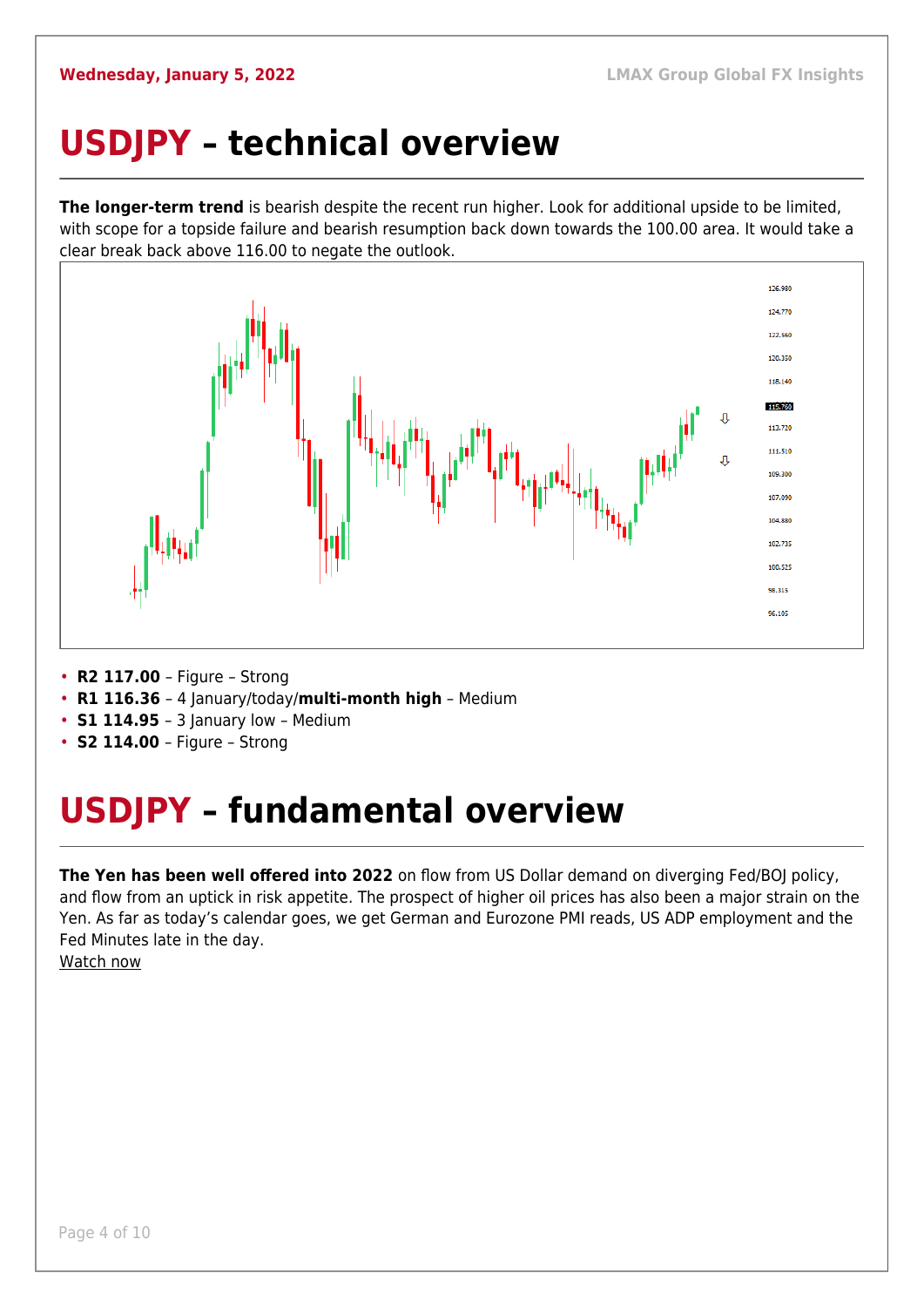#### <span id="page-4-0"></span>**AUDUSD – technical overview**

**The Australian Dollar has been in the process** of a healthy correction following the impressive run towards a retest of the 2018 high in 2021. At this stage, the correction is starting to look stretched and setbacks should be well supported above 0.7000 on a weekly close basis. A weekly close below 0.7000 will force a bearish shift.



- **R2 0.7300**  Figure Strong
- **R1 0.7278**  31 December high Medium
- **S1 0.7083**  20 December low Medium
- **S2 0.6993**  3 December/**2021 low** Strong

## <span id="page-4-1"></span>**AUDUSD – fundamental overview**

**We've seeing some demand in recent sessions** as risk appetite comes back helped along by solid Aussie data and momentum from China stimulus. But overall, the Australian Dollar is under pressure, mostly on the back of diverging Fed/RBA policy and this latest dump in commodities prices. As far as today's calendar goes, we get German and Eurozone PMI reads, US ADP employment and the Fed Minutes late in the day.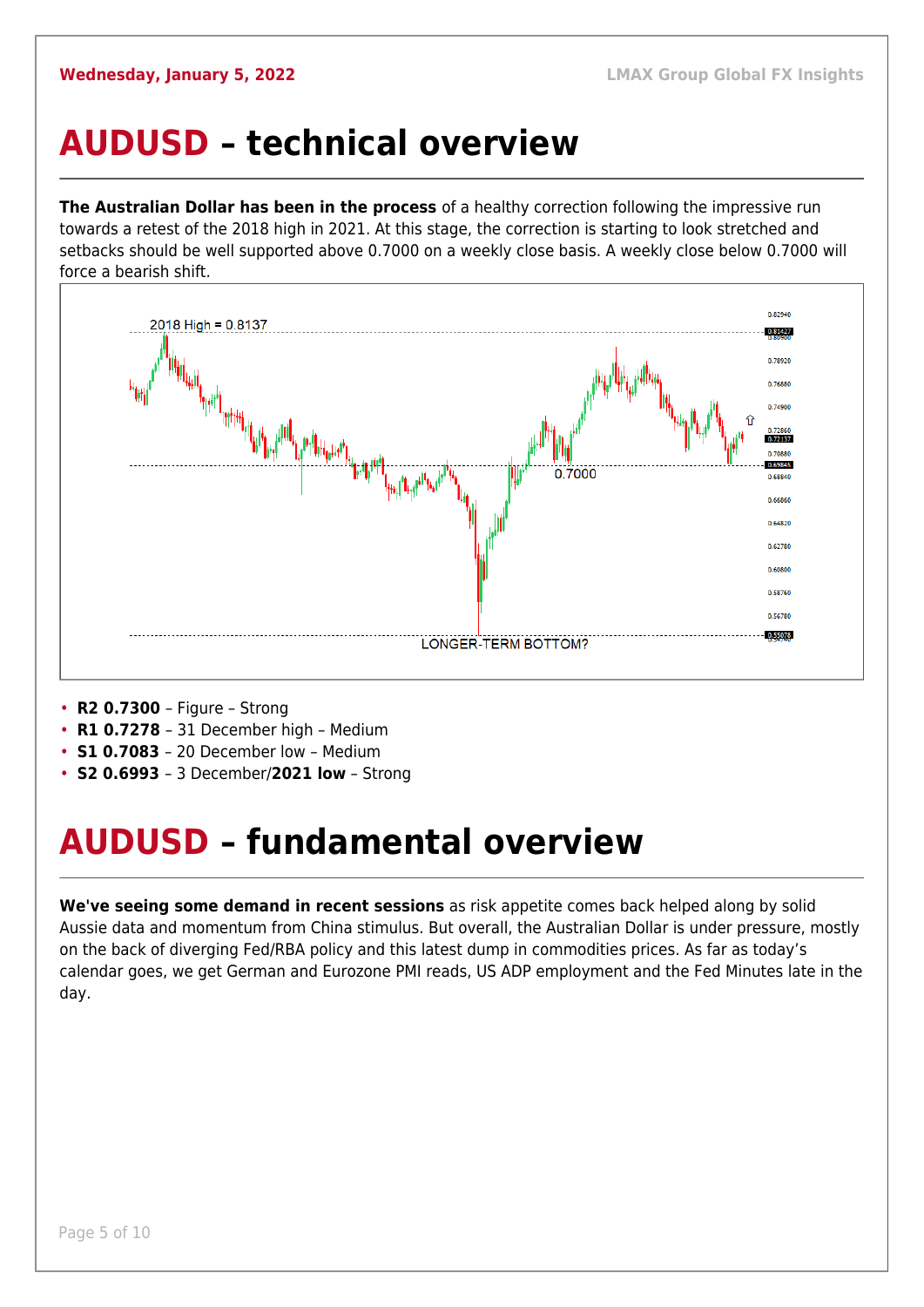#### <span id="page-5-0"></span>**USDCAD – technical overview**

**Finally signs of a major bottom in the works** after a severe decline from the 2020 high. A recent weekly close back above 1.2500 encourages the constructive outlook and opens the door for a push back towards next critical resistance in the 1.3000 area. Any setbacks should be well supported into the 1.2200s.



- **R2 1.3000**  Psychological Strong
- **R1 1.2964**  20 December/**2021 high** Medium
- **S1 1.2700**  Figure Medium
- **S2 1.2607** 8 December low Strong

#### <span id="page-5-1"></span>**USDCAD – fundamental overview**

**We're seeing some Canadian Dollar demand** in recent sessions as risk appetite comes back and oil recovers, but overall, the Canadian Dollar is under pressure into 2022, falling victim to diverging central bank policy and a worsening virus outlook in Canada. Ontario has just hit the panic button, calling for all schools to be taught online. As far as today's calendar goes, we get German and Eurozone PMI reads, US ADP employment and the Fed Minutes late in the day.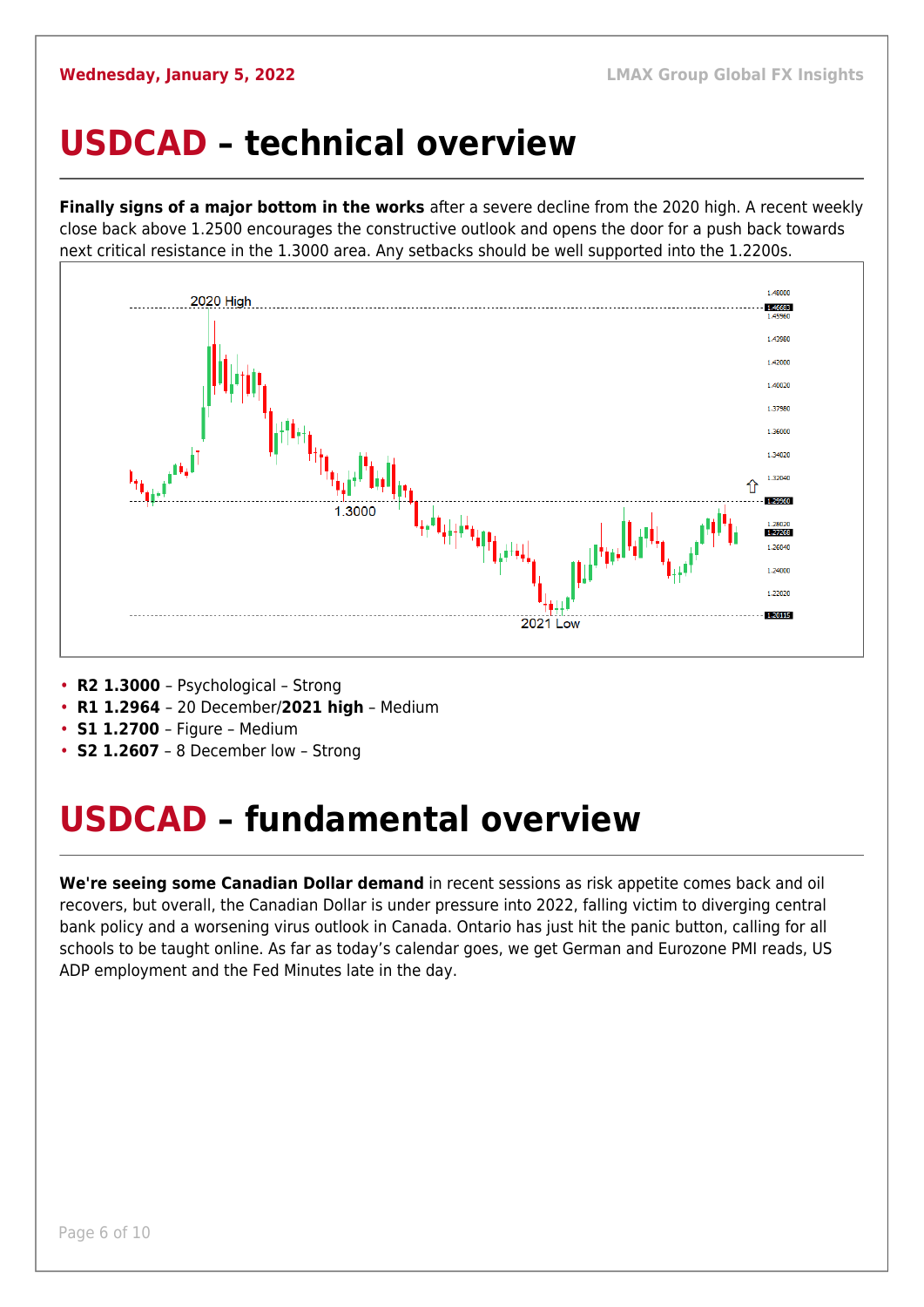#### <span id="page-6-0"></span>**NZDUSD – technical overview**



**The market has entered a period of intense correction** after running up to a yearly and multi-month high. Back below 0.6700 would suggest a more significant bearish structural shift.

- **R2 0.6894**  25 November high Strong
- **R1 0.6868**  1 December high Medium
- **S1 0.6701**  15 December/**2021 low** Strong
- **S2 0.6650**  Mid-Figure Medium

#### <span id="page-6-1"></span>**NZDUSD – fundamental overview**

**We're seeing some support in recent sessions** as risk appetite comes back, but overall, economic data out of New Zealand has been softer of late, RBNZ rate hike expectations have been scaled back, the phased border reopening has been delayed due to omicron, and risk off flow has soured sentiment. All of this has been behind this latest wave of Kiwi underperformance into 2022. As far as today's calendar goes, we get German and Eurozone PMI reads, US ADP employment and the Fed Minutes late in the day.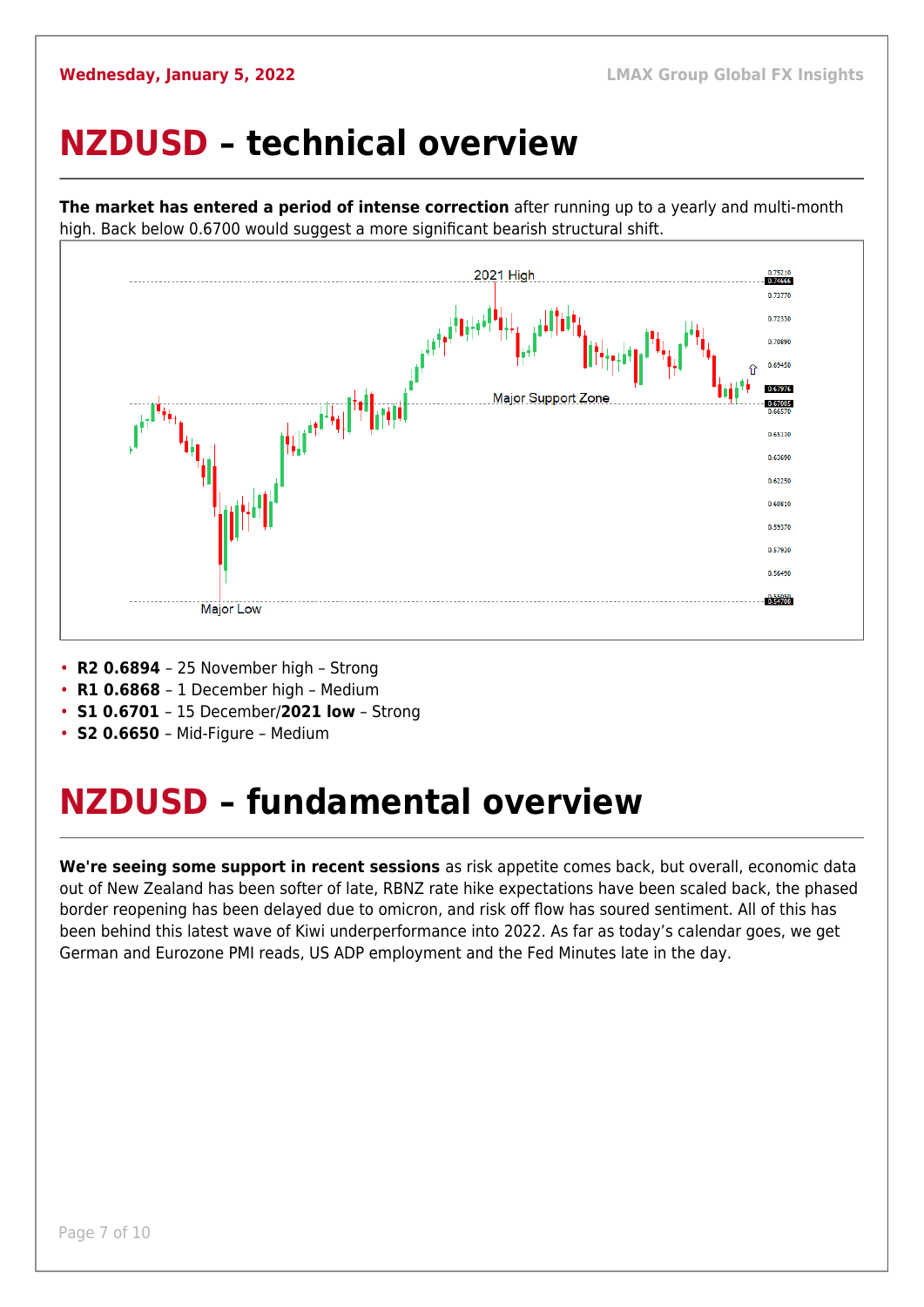#### <span id="page-7-0"></span>**US SPX 500 – technical overview**

**Longer-term technical studies are looking quite exhausted** and the market is showing signs of wanting to roll over after racing to another record high. At the same time, the latest breakout into the 4800 area introduces the possibility for the next major upside extension towards 5000. At this stage, it will take a break back below 4500 to take the immediate pressure off the topside.



- **R2 4850**  Psychological Strong
- **R1 4821**  4 January/**Record high** Medium
- **S1 4533**  20 December low Medium
- **S2 4496**  3 December low Strong

## <span id="page-7-1"></span>**US SPX 500 – fundamental overview**

**We're trading just off fresh record highs**, and yet, with so little room for additional central bank accommodation, given an already depressed interest rate environment, the prospect for sustainable runs to the topside on easy money policy incentives and government stimulus, should no longer be as enticing to investors. Meanwhile, ongoing worry associated with coronavirus fallout and risk of rising inflation should weigh more heavily on investor sentiment in Q1 2022.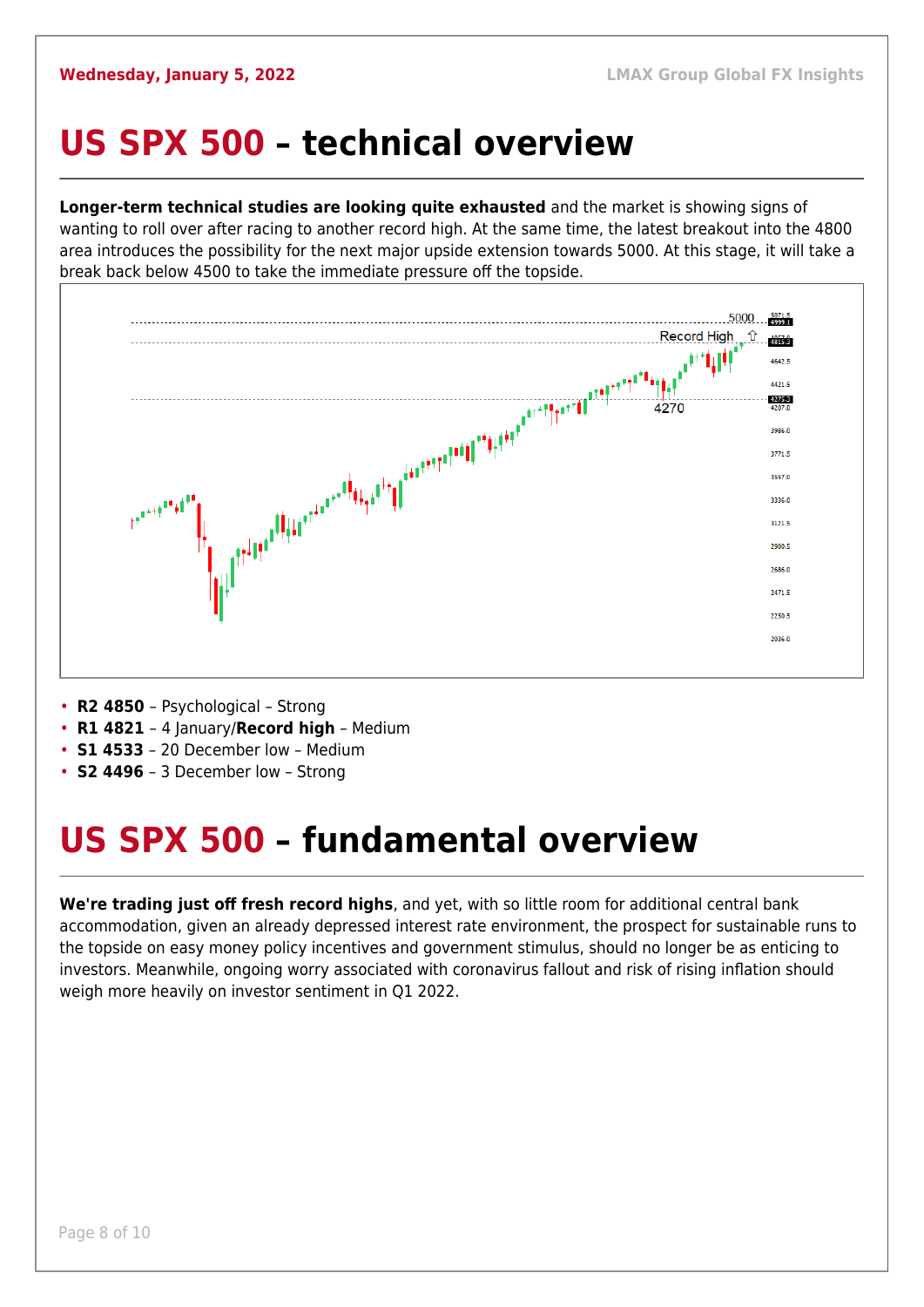## <span id="page-8-0"></span>**GOLD (SPOT) – technical overview**

**The 2019 breakout above the 2016 high** at 1375 was a significant development, opening the door for fresh record highs and an acceleration beyond the next major psychological barrier at 2000. Setbacks should now be well supported above 1600.



- **R2 1917**  1 June high Strong
- **R1 1878**  16 November high Medium
- **S1 1753**  15 December low Medium
- **S2 1722**  29 September low Strong

## <span id="page-8-1"></span>**GOLD (SPOT) – fundamental overview**

**The yellow metal continues to be well supported on dips** with solid demand from medium and longerterm accounts. These players are more concerned about exhausted monetary policy, extended global equities, and coronavirus fallout. All of this should keep the commodity well supported, with many market participants also fleeing to the hard asset as the grand dichotomy of record high equities and record low yields comes to an unnerving climax.